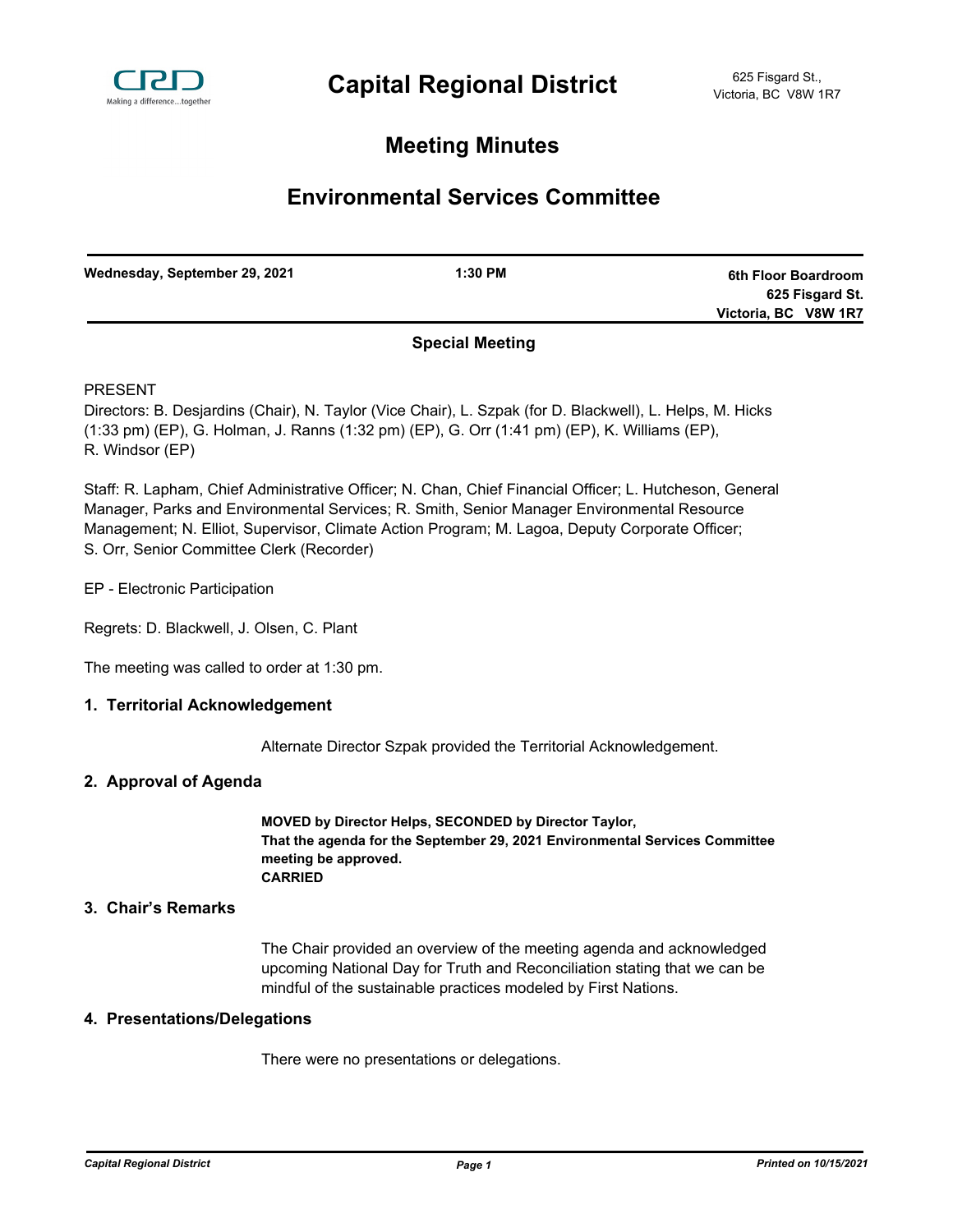### **5. Committee Business**

- **5.1.** [21-695](http://crd.ca.legistar.com/gateway.aspx?m=l&id=/matter.aspx?key=8643) 2022 Service Planning Landfill and Recycling
	- L. Hutcheson and R. Smith spoke to Item 5.1.

Discussion ensued regarding:

- Reference to municipalities
- Funding source
- Community grant
- Tipping fees
- Compaction rate
- Report out on technology research
- Distribution of Community Grant Program

**MOVED by Director Taylor, SECONDED by Director Helps, That the Environmental Services Committee recommends the Committee of the Whole recommend to the Capital Regional District Board: That Appendix A, Community Need Summary - Landfill & Recycling be approved as presented and form the basis of the 2022-2026 Financial Plan.**

**CARRIED**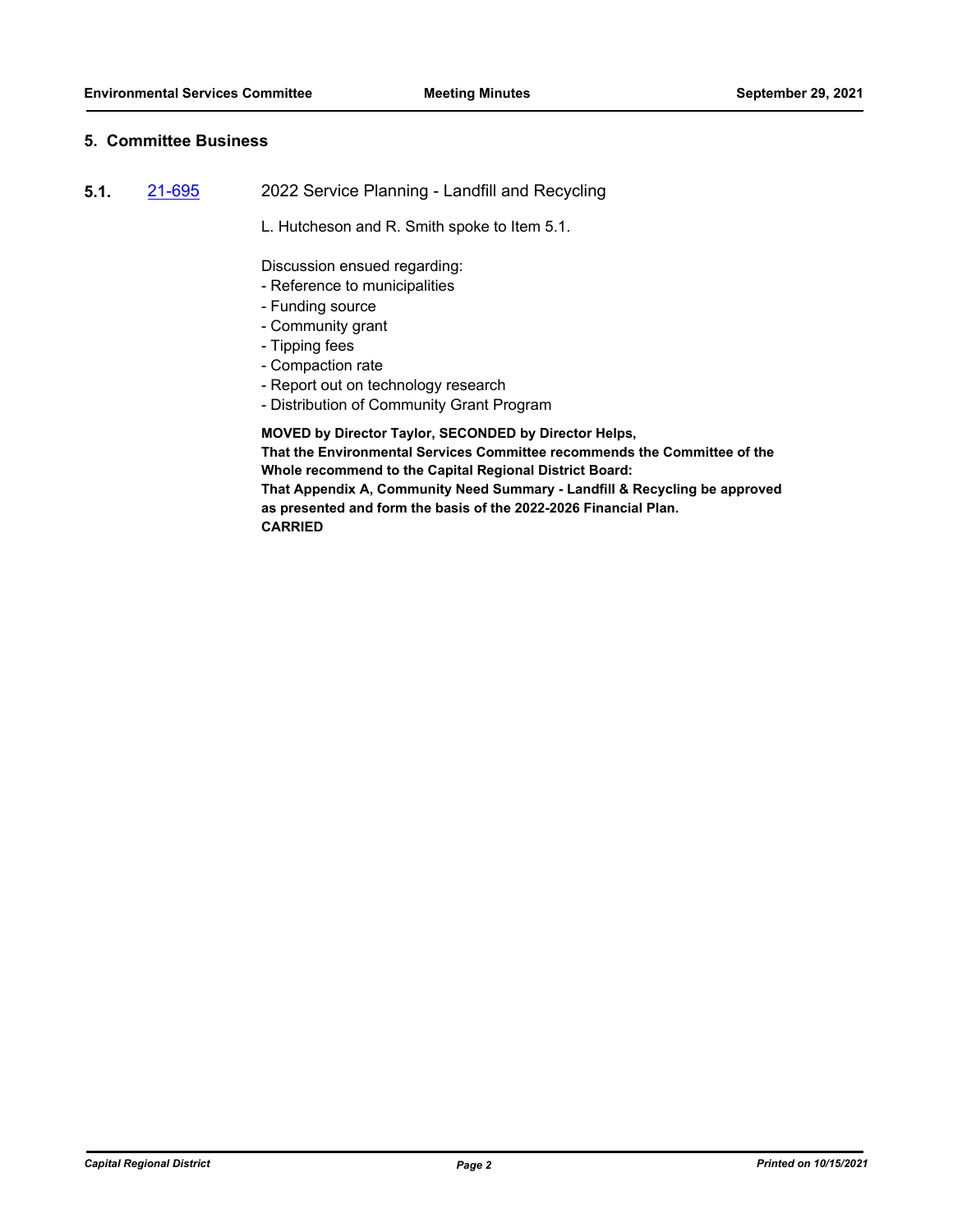### **5.2.** [21-697](http://crd.ca.legistar.com/gateway.aspx?m=l&id=/matter.aspx?key=8645) 2022 Service Planning - Climate Action and Adaptation

L. Hutcheson spoke to Item 5.2.

N. Elliot provided a PowerPoint presentation on the Climate Action Strategy 2021.

Discussion ensued regarding:

- Carbon pricing concept
- Requisition limit
- Annual and program delivery cost
- Program Costs Impacts 2022
- Change out of oil tanks to heat pumps
- Climate actions
- Climate friendly development
- Historical corporate emissions
- Climate Action Revenue Incentive Funding
- Global budget impact
- Heat recovery for Rainbow Road on Salt Spring Island

Director Helps requested that the column "Cost Impacts 2022" in Table 1 of the staff report be amended to "Program Costs Impacts 2022".

The committee thanked staff for their work.

**MOVED by Director Taylor, SECONDED by Director Helps, That the Environmental Services Committee recommends the Committee of the Whole recommend to the Capital Regional District Board: 1. That Appendix A, Community Need Summary - Climate Action & Adaptation be approved as presented and form the basis of the 2022-2026 Financial Plan; and 2. That staff initiate a bylaw amendment process to increase the requisition limit under Bylaw No. 3510, the Capital Regional District Climate Action and Adaptation Service Establishment Bylaw, 2008. CARRIED**

**5.3.** [21-601](http://crd.ca.legistar.com/gateway.aspx?m=l&id=/matter.aspx?key=8549) Solid Waste Management Plan - Implementation Update

Discussion ensued regarding waste reduction targets

Director Windsor left the meeting at 2:25 pm.

**MOVED by Director Taylor, SECONDED by Director Helps, The Environmental Services Committee recommends to the Capital Regional District Board: That this report be received for information. CARRIED**